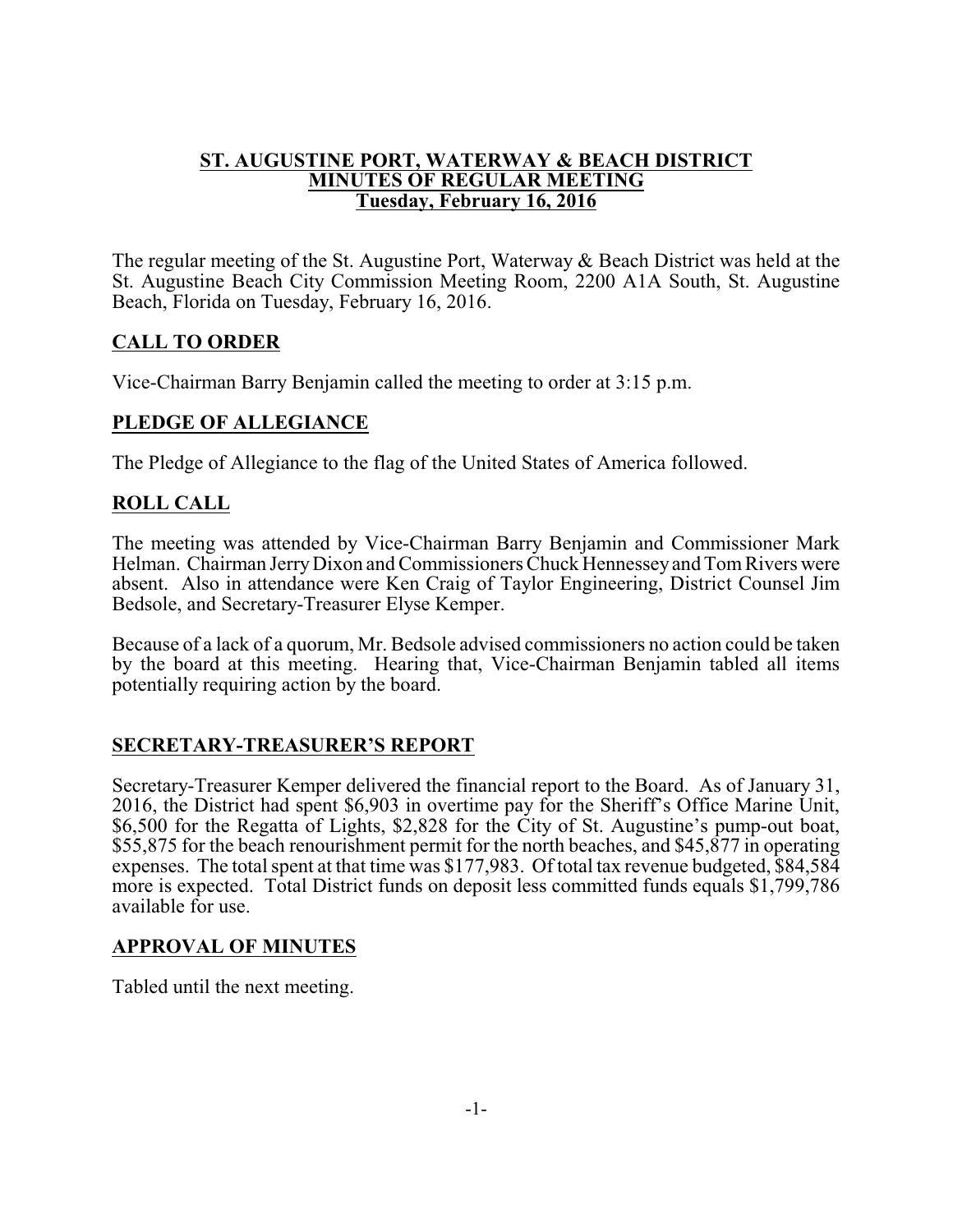#### **ENGINEERING REPORT**

Ken Craig of Taylor Engineering that the Summer Haven Restoration project permit application for dredging should be completed by the end of this week and all plans should be done by then. Commissioner Mark Helman asked about the recent survey on the inlet. Mr. Craig said he had requested it from ACOE and the survey should be released by them some time before the next meeting.

#### **OLD BUSINESS**:

Tabled until the next meeting.

#### **NEW BUSINESS:**

Tabled until the next meeting.

#### **PUBLIC COMMENT:**

Ervin Bullock asked Ken Craig about the time-table for the dredging of St. Augustine Inlet planned by the Corps of Engineers in 2016. Mr. Craig said he had no information other than what has been made available through the news media.

In response to further questioning by Robert Frankowski, a homeowner on Highway A1A North, Mr. Craig said the permit to place sand on the beaches north of the inlet should be in place within 6 months, more or less.

Joe Bateman, North Serenata Drive, said the settlement agreement previously entered into by the county and DEP regarding renourishment of the north beaches fails to address parking for public access, and that a parking plan will be necessary to obtain federal and state assistance. In response, Commissioner Helman said parking is outside the purview of assistance by the board and is not something that will be addressed by the north beaches permit.

Lt. Steve Zukowski, Florida Fish and Wildlife Conservation Commission (FWC), reported the owner of the trimaran beached in the intracoastal near Marineland has returned to the country and is supposedly receiving money from his insurance carrier to remove and destroy the boat. He also reported that FWC will be in charge of the Blessing of the Fleet event on March 20.

Wil Smith, St. Johns County Parks and Recreation, said bids are being advertised for the moving of more concrete to offshore reefs as soon as right whale season is over.

#### **COMMENTS BY COMMISSIONERS:** NONE

#### **NEXT MEETING**

Secretary-Treasurer Elyse Kemper said the next meeting will be held March 22, 2016, in the same location one week late, because of early voting.